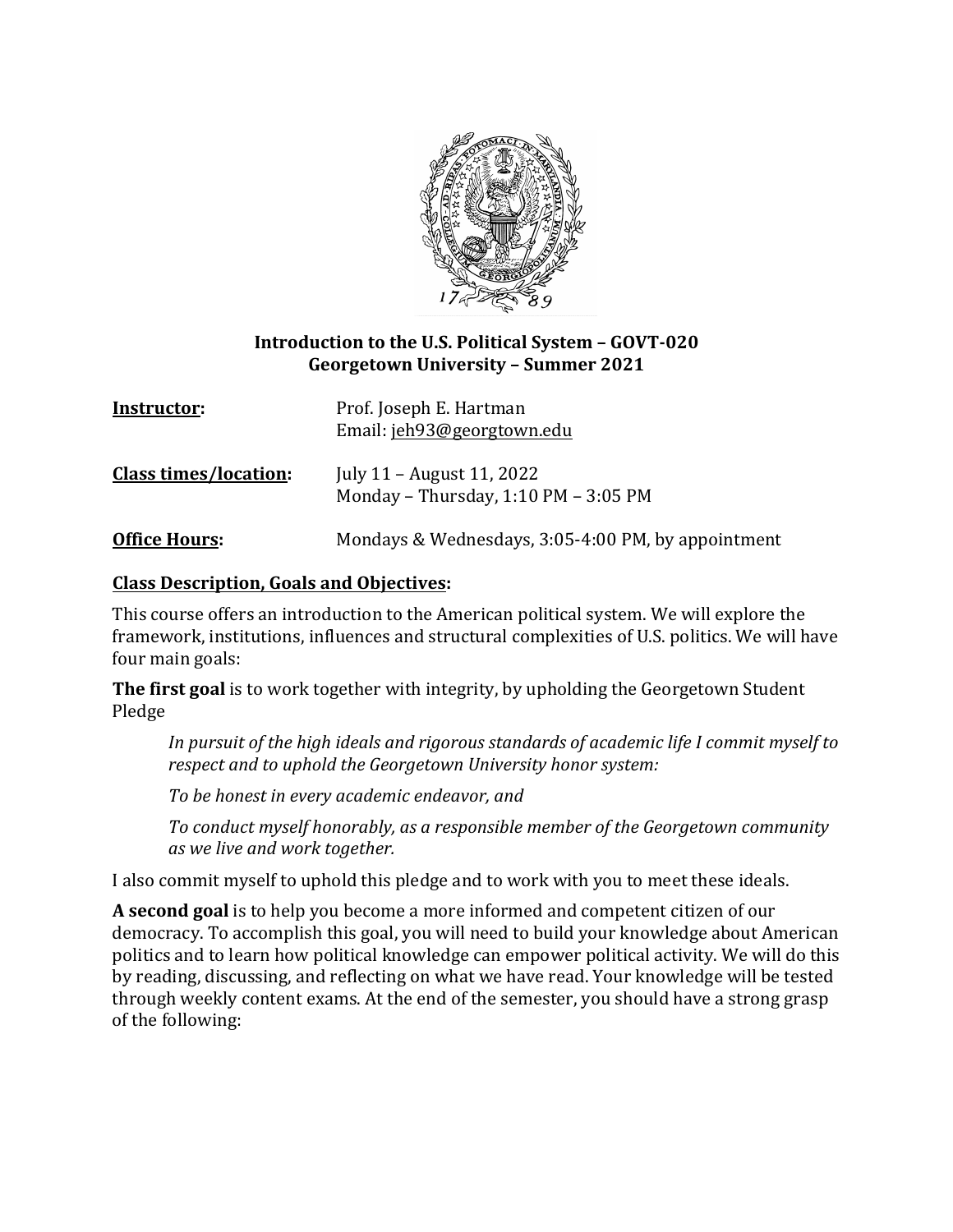### **1. Core Structural Elements of American Politics**

- The U.S. Constitution
- Federalism
- Civil Rights
- Civil Liberties

## **2. Key Institutions of Government**

- Congress
- The Presidency
- The Federal Judiciary
- The Bureaucracy

## **3. How the American Public Influences National Governmental Policy**

- Public Opinion
- Voting, Campaigns and Elections
- Political Parties
- Interest Groups
- The News Media

A basic understanding of these core elements of our system of government is simply essential for effective citizenship and engaged political action.

**A third goal** is to develop your competency in interpreting and explaining the American political system. To accomplish this goal, you will participate in activities outside of our textbooks in which you will explore various aspects of politics in the US. You will attend political events, watch political videos, read articles, analyze data, and so forth.

**A** final goal is to develop your skills as a political analyst—that is, one who uses logic and evidence to make systematic statements about politics. For example, a careful study of voting behavior will allow us to make statements about the probability of certain outcomes (e.g., whether an individual will vote, how that individual will vote, and what the likely outcome of the election will be). You will develop these skills through three writing assignments in which you will seek to answer questions about American politics.

The latter two goals are related, although traditionally they have been separate. Activists often believed that they knew the 'real' world of politics, while scholars had an 'ivory tower' view of politics; political scientists may believe that activists were guided more by tradition, faith or superstition than a clear understanding of theory and evidence. Increasingly, however, the two worlds are merging as political actors and activists are learning that systematic political science can inform real-world decisions. For example: political scientists have conducted experimental research to determine ways to motivate citizens to vote. These results are now used by campaigns in voter outreach. So:  $(1)$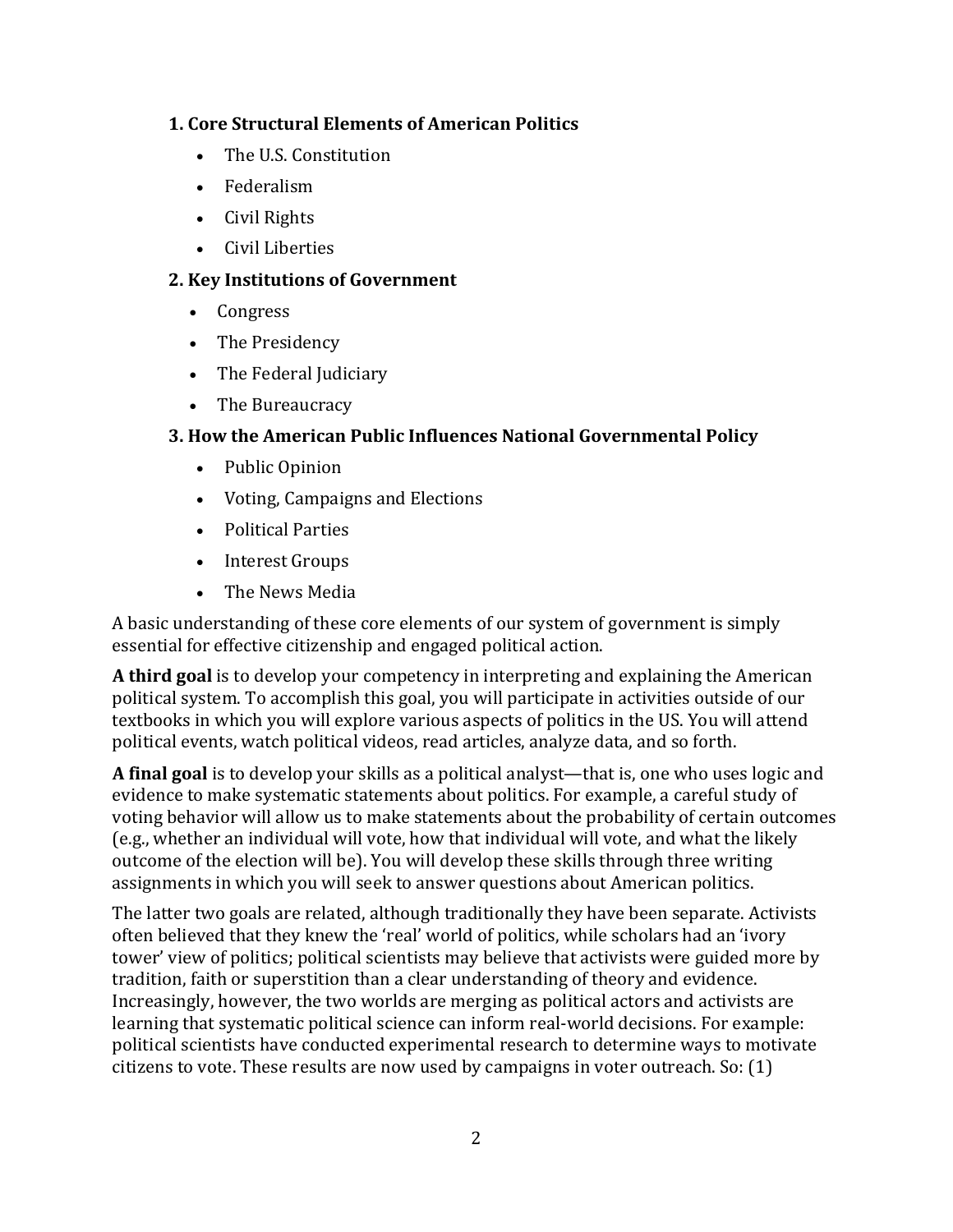integrity,  $(2)$  skillful citizenship,  $(3)$  knowledgeable analysis, and  $(4)$  systematic scholarship. Those are our goals.

After completing this course, you will have the *skills* necessary to pose your own questions about American politics (either through raising other general questions as, e.g., "How are political parties regulated in the United States?", or in applying these questions to specific cases, e.g., "Was the media biased against President Trump in the 2016 presidential election?), to collect evidence that attempts to answer those questions, and to explain your answers to a public audience.

After completing the course, you will have the *competence* necessary to provide a moderately sophisticated interpretation of American political phenomenon. Although political interpretations are often subjective, and although political phenomena are open to multiple and often competing interpretations, a sophisticated interpretation uses both factual knowledge and conceptual understanding.

# **Course Materials**

The following texts are required for this class, and are available at the University Bookstore:

- Kernell, Samuel *et al.* (2020). *The Logic of American Politics* (9th edition). CQ Press: Thousand Oaks, CA. ISBN 978-1-5443-2299-5
- Kernell, Samuel and Smith, Steven S., eds. (2019). *Principles and Practice of American Politics: Classic and Contemporary Readings* (7th edition). CQ Press: Thousand Oaks, CA. ISBN 978-1-5063-9047-5

From time to time I may suggest or recommend supplemental readings relevant to the subject matter of the course, although those readings are not required.

# **Preparation for and Participation in Class**

To master the field of American politics will require persistent effort, much as if you were seeking to become masterful in athletics, arts, or any other endeavor. You will be expected to complete the reading prior to each class meeting. Although this course is presented largely in lecture format, your participation in weekly discussion sections will play a significant role in the quality of the course and your mastery of the material. Accordingly, please come prepared. In addition, your written work product will be far better if you keep up on the readings.

Outside of class, I urge you to talk about this material with your classmates, friends, and acquaintances. The material we are considering can be truly learned only by talking about it *with others*.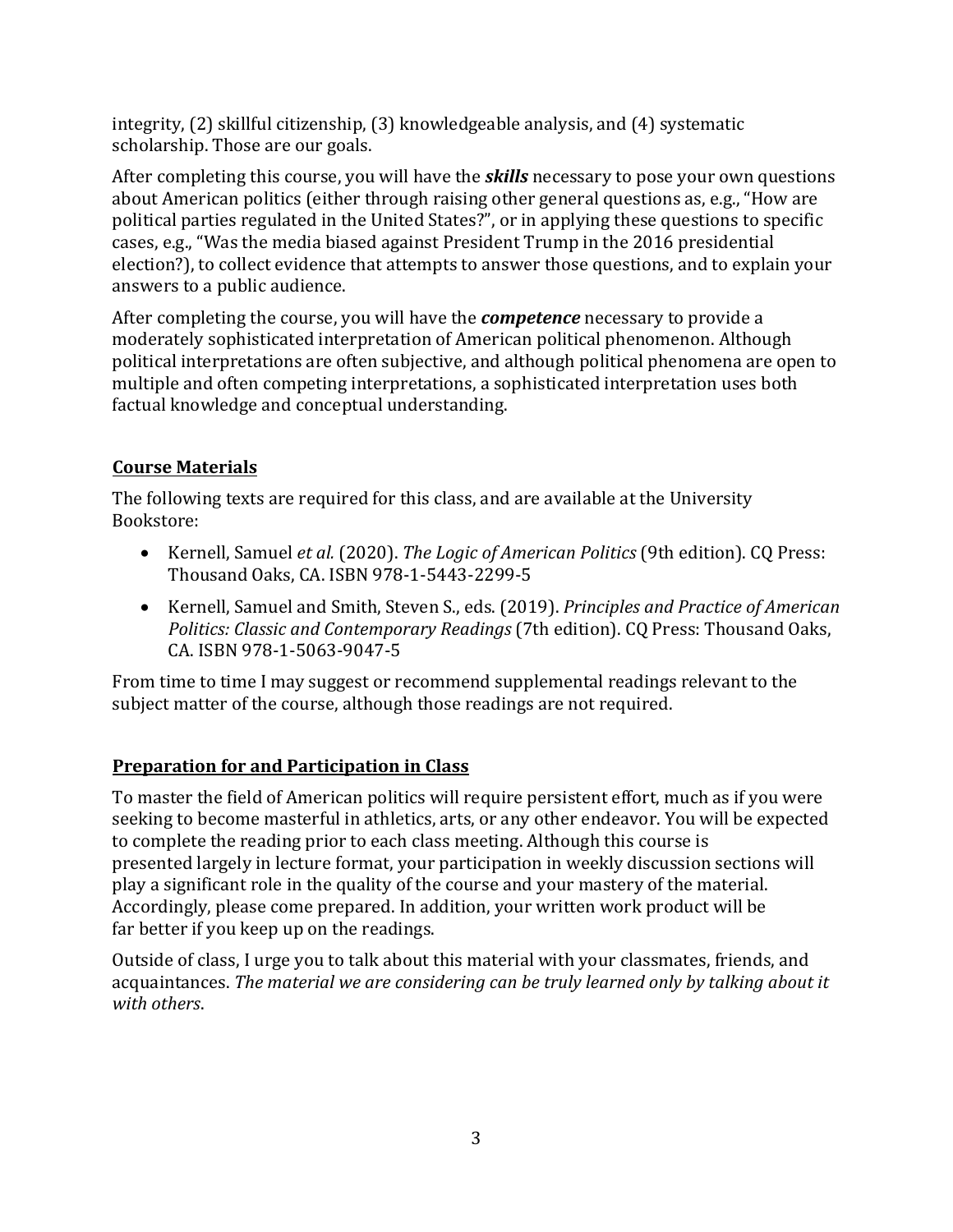## **Course Activities and Assignments**

## **Quizzes**

## Our first task is to develop your substantive knowledge (facts, concepts, theories) about American politics. High performance requires persistence, focus, and skill.

To test your knowledge of the reading and lectures, you must complete five (5) in-class, multiple choice quizzes, one per week. I will not provide advance notice of when an in-class quiz will take place—it could occur any time during our class meetings. Your collective score on the quizzes will constitute 10% of your final grade.

### **Political Action - Georgetown and Beyond**

**Our second task is to build your skills in understanding and analyzing American** politics through participation in various political activities. These activities will generally not be assessed in detail; you will get credit if you make a good-faith effort to attend/complete the activity.

As a Georgetown student, you are blessed to live and study in Washington, D.C., at the heart of national politics. Part of your education, then, is to take advantage of the opportunities to witness and participate in political events here at Georgetown and in Washington, D.C. You will be required to engage in two such events/activities this semester. For each engagement, you mush both provide documentary evidence of your attendance (by taking a selfie, a picture of the program, etc.) and write a reflection of approximately 250 words in which you describe what the event was about and what you learned from it.

Examples of such engagements include:

1. Attend a political event, such as a campaign rally, attend a speech on campus or elsewhere, or participate in a voter registration effort.

2. Attend a governmental session. Ideal examples would be to attend a U.S. Supreme Court oral argument, a committee hearing on Capitol Hill, or a House of Representatives or U.S. Senate session.

3. Attend a rally, lecture, panel discussion or other event hosted by a think tank or interest group.

4. One--but only one--of your two engagement activities can be to watch a documentary or serious film about American politics (House of Cards, Veep, Scandal, etc., do not count).

All engagement events must concern the US political system in some way. If you have any questions as to whether an event or video qualifies, please contact me. And of course, in our current moment, your attendance may be "virtual."

### **Research/Writing Component**

Our third task is to develop your skills as a political analyst and political scientist. In this component, you will address questions about American politics and seek to answer them in longer-form writing. Your answers will be based, in part, on the research that has been conducted by other researchers.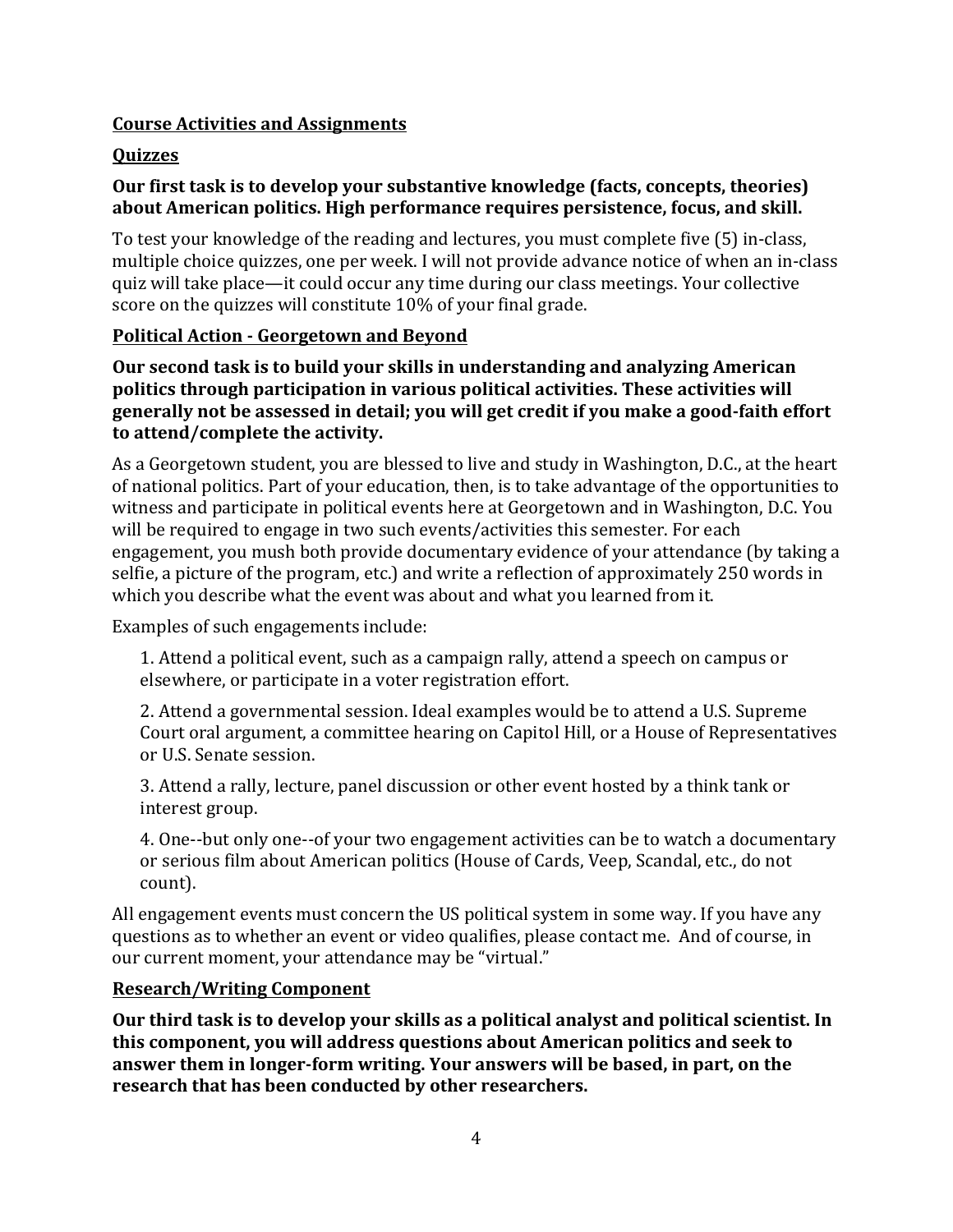You will be assigned two short (5-6 page) papers during the semester that will offer you an opportunity to address relevant political questions in more detail.

At the close of the semester you will also write a longer  $(10-15 \text{ page})$  paper which will be due on the date of the final exam. This paper should demonstrate your broader understanding of and engagement in American politics.

In each of these papers you will address interesting and important questions about American politics, seek to answer these questions as best you can, and present your answers in writing. In so doing, you **must** use social science research (through using, for example, Google Scholar or JSTOR) and also cite at least one scholarly book or article.

## **Format:**

Your final paper should contain the following elements (the shorter papers may do so as well, but given your space constraints, are not required to do so):

## **a. Title page**

**b. Introduction:** You should provide overview of the question presented, its importance, and what motivated you to conduct this study.

**c. Research methods:** You should describe what you did and why you did these things.

**d. Literature review:** You should synthesize and summarize the literature as it relates to your research question, considering what the literature shows and what it leaves open for further research.

**e. Research findings:** You should present and interpret the evidence used to answer your questions. This evidence may mainly come from your literature review.

## *Citation Style*

You will provide citations and references for your Creation Project according to the American Political Science Association's (APSA) *Style Manual for Political Science* (Links to an external site.)Links to an external site.*.*

## **Grading**

Your grade will be determined by your overall average, with each assignment graded on a 0-100-point scale. In addition to readings and attendance at lectures and discussion sections, you are required to complete 5 weekly quizzes, two 5-6-page papers and a final, longer research paper of 10-15 pages. The point distribution is as follows:

Quizzes: 10 percent Class Participation and Engagement Activities: 10 percent Short Papers: 40 percent (20% each) Research Paper: 40 percent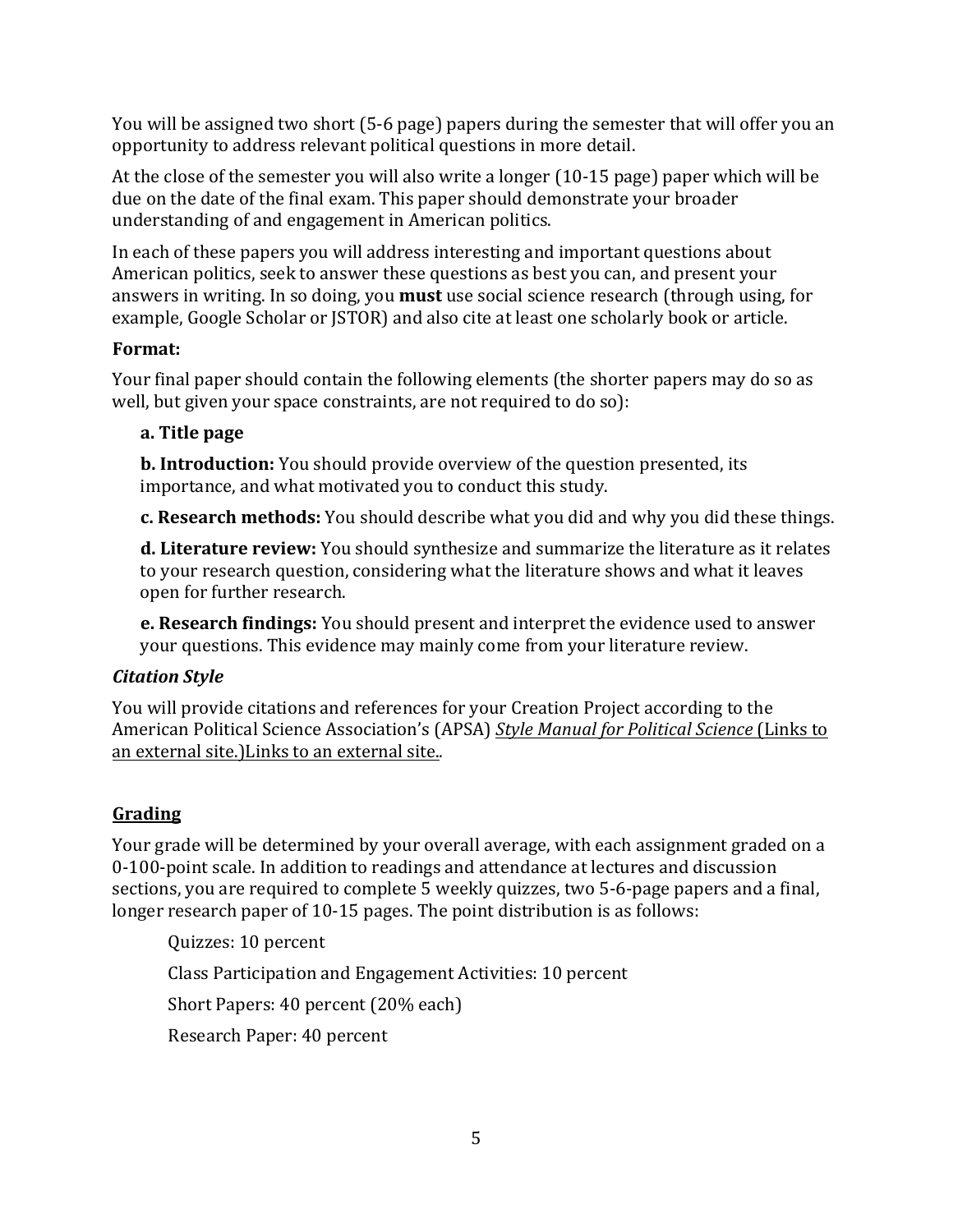I have the highest expectations for you in the course. Your grade will depend on your performance. To earn an A, you must demonstrate the highest performance in all categories. In general, I use the following scale to assign grades:

 $95-100 = A$  $90-94.9999 = A$  $87-89.9999 = B+$  $83 - 86.9999 = B$  $80 - 82.9999 = B$  $77-79.9999 = C +$  $73 - 76.9999 = C$  $70 - 72.9999 = C$  $60-69.9999 = D$  $< 60 = F$ 

## **Technical Support**

- **Canvas** Students have 24/7 access to http://canvas.georgetown.edu/getting-help, including live chat and a support hotline at (855) 338-2770
- **Zoom** For support with Zoom, email: **zoom@georgetown.edu**
- Use of **Georgetown University-issued accounts** for Google Mail, Calendar, Groups, Talk, Docs, Sites, Video, and Contacts is governed by the contract between Georgetown University and Google. For help managing your Google Documents, visit Google Drive Help Center.
- **Contact the UIS Service Center** at help@georgetown.edu if you have a question regarding:
	- $\circ$  your GU netID and/or password
	- $\circ$  your GU email account
	- $\circ$  any connectivity issues

## **Academic Resources**

Please note that the University offers a number of valuable academic resources, including:

- Georgetown University Writing Center (Lauinger Library, 217A; 202-687-4246; http://writingcenter.georgetown.edu/)
- Academic Resource Center (Leavey Center, Suite 335; 202-687-8354; arc@georgetown.edu; http://ldss.georgetown.edu/)

Students with disabilities should contact the Academic Resource Center (ARC) (Leavey Center, Suite 335; 202-687-8354; arc@georgetown.edu;

http://ldss.georgetown.edu/index.cfm) before the start of classes to allow their office time to review the documentation and make recommendations for appropriate accommodations. If accommodations are recommended, you will be given a letter from ARC to share with your professors. You are personally responsible for completing this process officially and in a timely manner. Neither accommodations nor exceptions to policies can be permitted to students who have not completed this process in advance.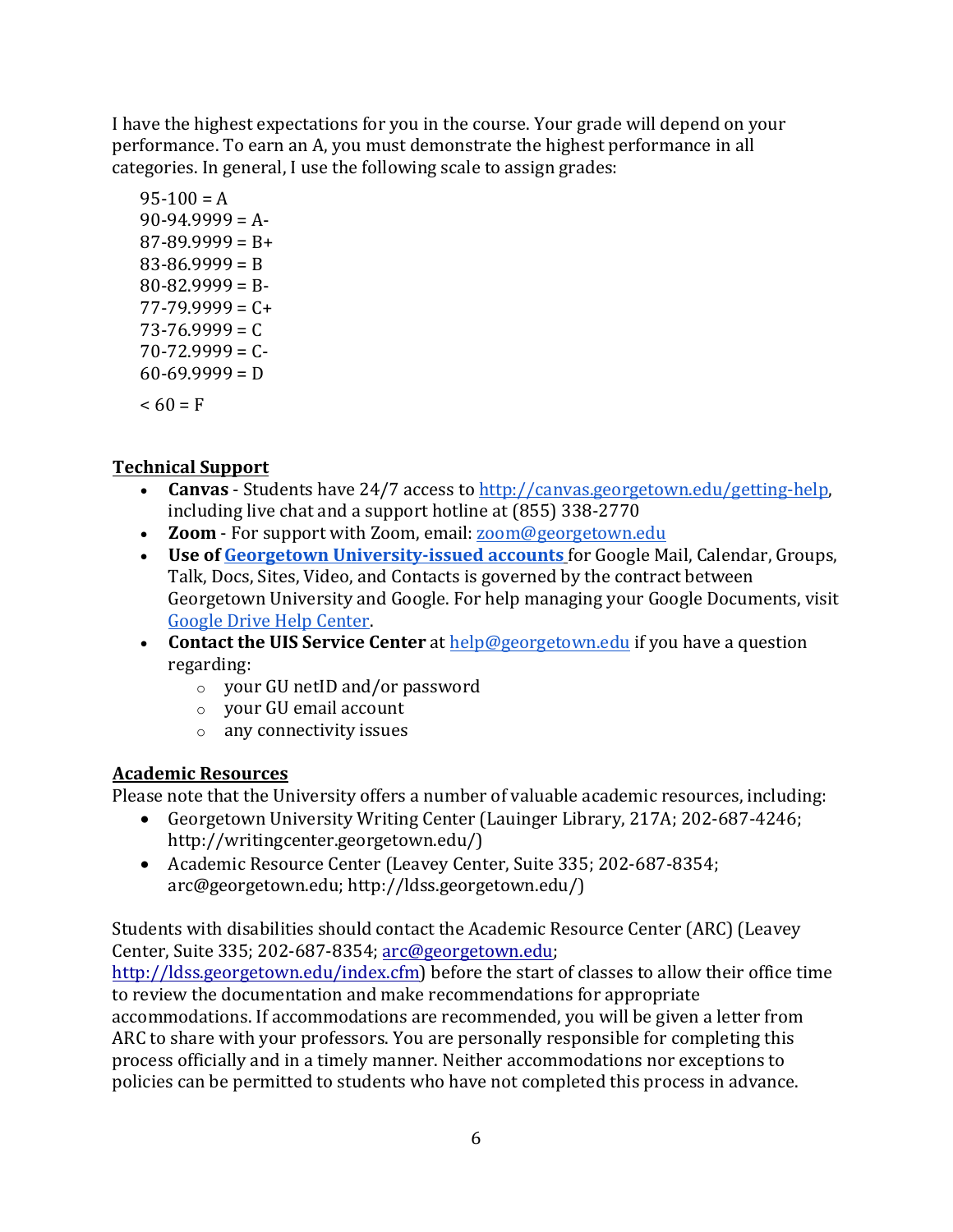### **Academic Integrity, Classroom Conduct, and Extensions Policy**

Students must follow the University Honor Code, which states:

In the pursuit of the high ideals and rigorous standards of academic life, I commit myself to respect and uphold the Georgetown University Honor System: To be honest in any academic endeavor, and To conduct myself honorably, as a responsible member of the Georgetown community, as we live and work together.

Failure to comply with the Honor Code will result in a grade of F in the course. Additional information concerning Georgetown's honor system is available at: https://www11.georgetown.edu/programs/gervase/hc/honor\_system.html. 

While classroom discussions will often be spirited and intense, students should be respectful and considerate of others' views and opinions. Student communications through email and social media (e.g., Facebook, Twitter) should remain respectful and professional as well.

#### **Late Assignments**

Two 24-hour extension "coupons" are included in this syllabus, which you may use to obtain extensions on an assignment due date. You may use the coupons all at once, individually, or in any combination you choose. No student may use more than two coupons over the course of the semester. I will keep track of student coupon use. Other than death in one's immediate family or a Dean's excuse attesting to a medical emergency, I will not permit extensions beyond those available through the coupons. A coupon allows a paper to be turned in by 5pm the next **calendar** day after the original due date. Thus, a paper due on a Thursday may be turned in at 5pm on Friday without penalty, if a coupon is used. Note that a paper due on a Thursday must be turned in on Saturday by 5pm with two coupons in order to be considered on time. For papers that exceed the coupon extension, I will deduct **five points** for every day a paper is late.

#### **Electronic Media Policy**

Students should turn off all cell phones, pagers, or other communication devices while in class. Unless you have a need documented by the Academic Resource Center, you may not use laptop computers, phones, tablets or other electronic devices during class time. Recent studies have confirmed not only that laptops and tablets tend to be distracting, but also that taking handwritten notes rather than typing results in superior information retention and conceptual grasp of the material studied, as it requires students to process the material rather than simply take dictation. Moreover, this course seeks to develop your capacity to think with agility and analytical rigor, and not just to absorb information.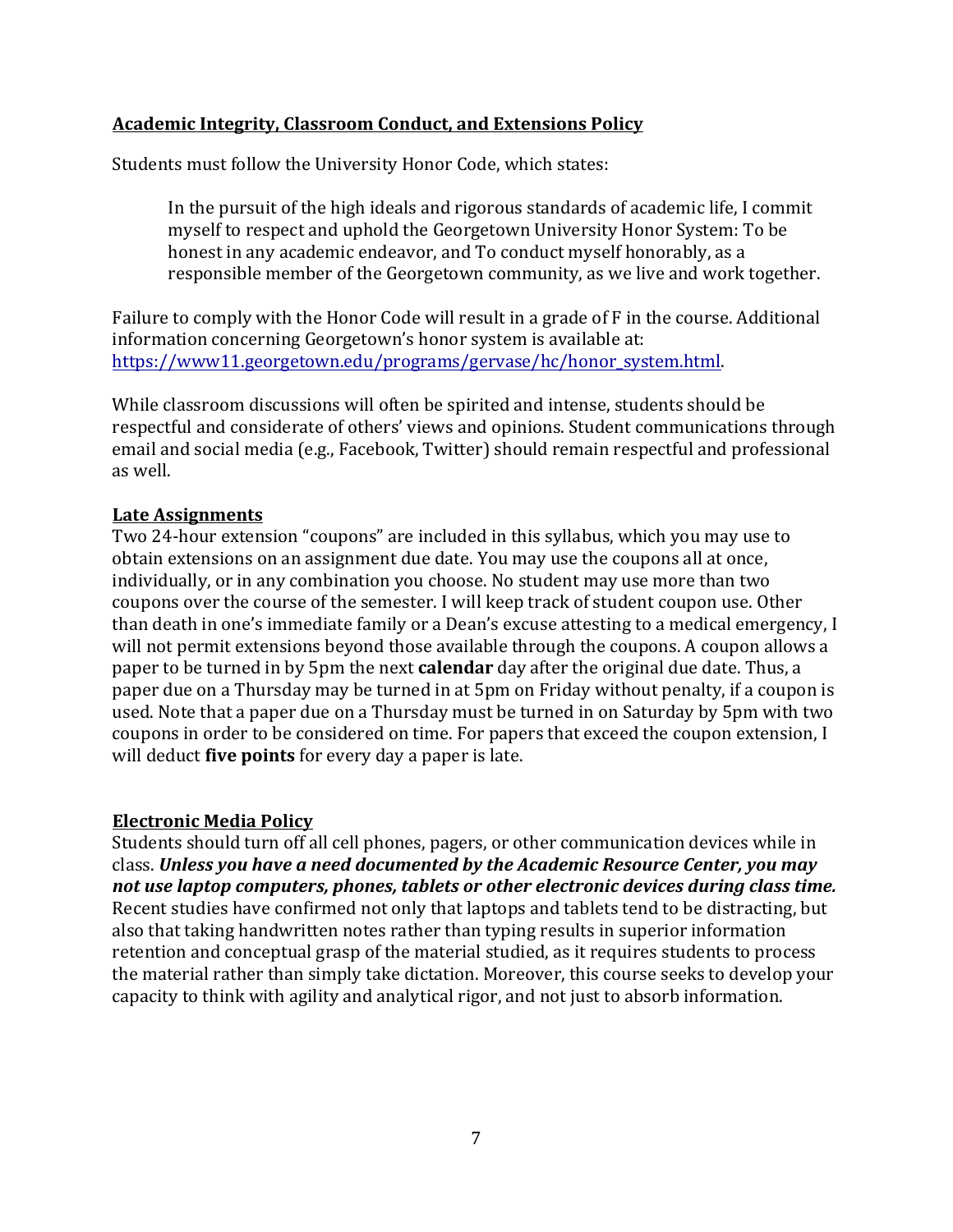#### **TENTATIVE SCHEDULE OF TOPICS AND ASSIGNMENTS**

- **July 11 Welcome and Introduction**
- **July 12** The Logic of American Politics Readings: *Logic* Ch. 1, pp. 3 - 34

#### **I. THE NATIONALIZATION OF POLITICS**

- **July 13** The Constitution: Part I Readings: *Logic*, Ch. 2, pp. 37 - 69
- **July 14 The Constitution: Part II** Readings: *Logic*, Ch. 2, pp. 70 - 90; *Principles*, Ch. 2: The Constitutional Framework, pp. 19-26

#### July 18 **Federalism** Readings: *Logic*, Ch. 3 pp. 93 - 133; *Principles*, Ch. 3, pp. 43 - 59

- **July 19 Civil Rights: Part I** Readings: *Logic*, Ch. 4, pp. 135 - 168
- **July 20 Civil Rights: Part II** Readings: *Logic*, Ch. 4, pp. 169 - 183 *Principles*, *Ch. 4*, *pp.* 81-102

#### **Civil Liberties Part I** Readings: *Logic*, Ch. 5, pp. 170 - 203

**July 21 Civil Liberties Part II** Readings: *Logic*, Ch. 5, pp. 203 – 228 *Principles*, Ch. 5, pp. 118-144

#### **II. THE INSTITUTIONS OF GOVERNMENT**

- July 25 **Congress** Readings: *Logic*, Ch. 6, pp. 231 - 295 *Principles*, Ch. 6, pp. 145 - 160
- **July 26 The Presidency** Readings: *Logic*, Ch. 7, pp. 297 - 342 *Principles*, Ch. 7, pp. 187 - 200
- **July 27 The Bureaucracy** Readings: *Logic*, Ch. 8, pp. 345 - 387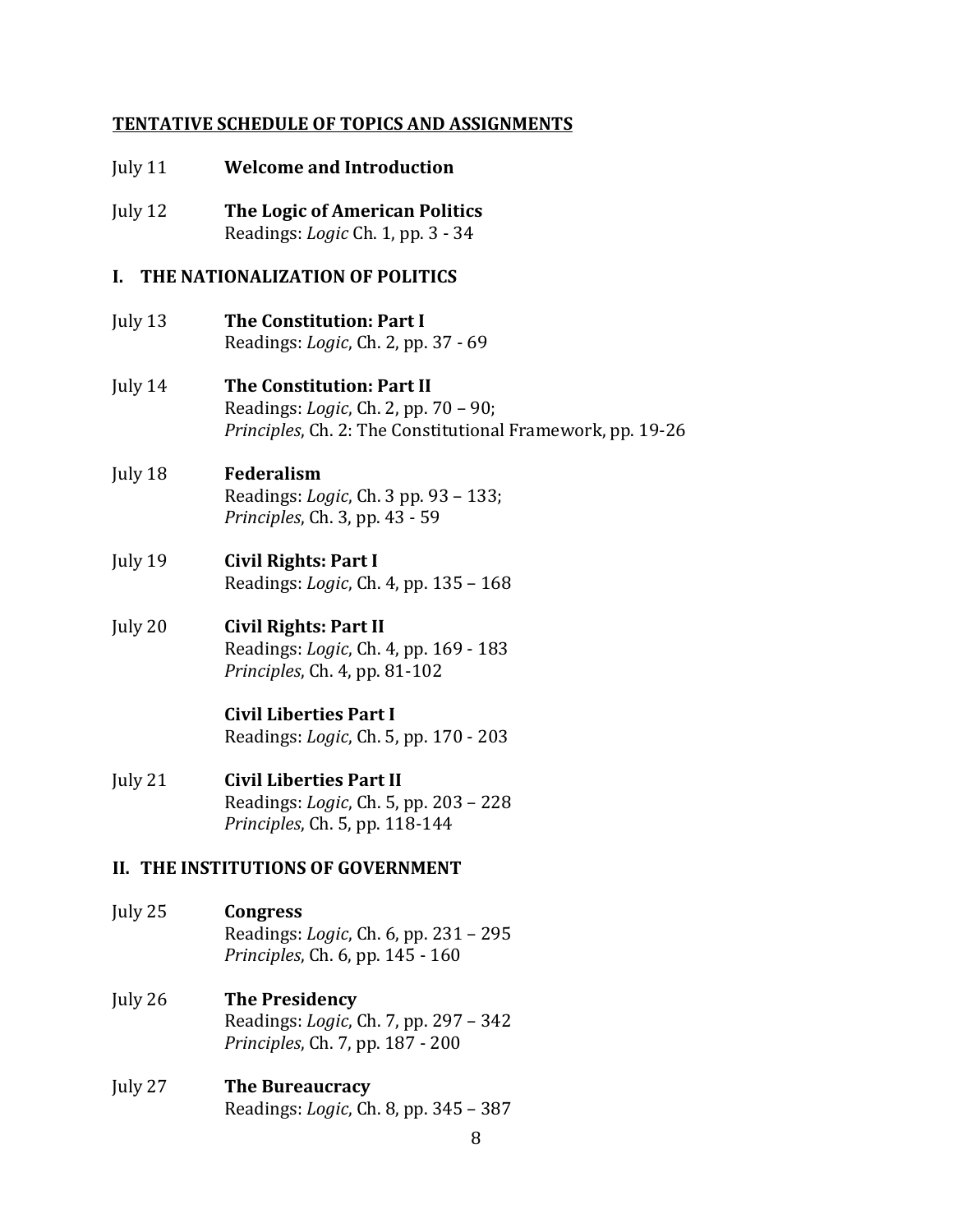*Principles*, Ch. 8, pp. 219-229

- **July 28** The Federal Judiciary Readings: *Logic*, Ch. 9, pp. 389 - 429 *Principles*, Ch. 9, pp. 247 - 267
- August 1 **Guest Lecture – TBD**

#### **III. THE PUBLIC'S INFLUENCE ON NATIONAL POLICY**

- August 2 **Public Opinion** Readings: *Logic*, Ch. 10, pp. 431 -472
- August 3 **Voting, Campaigns, and Elections** Readings: *Logic*, Ch. 11, pp. 475 - 511 *Principles*, Ch. 11, pp. 309 - 337 **Guest Lecture: TBD**
- August 4 **Political Parties** Readings: *Logic*, Ch. 12, pp. 513 - 560 *Principles*, Ch. 12, pp. 353 - 361, 372 - 381
- August 8 **Interest Groups** Readings: *Logic*, Ch. 13, pp. 563 - 604
- August 9 **Media** Readings: *Logic*, Ch. 14, pp. 607 - 642 *Principles*, Ch. 14, pp. 405 – 423 **Guest Lecture: TBD**
- August 10 **Is There a Logic to American Policy?** Readings: *Logic*, Ch. 15, pp. 645 - 671

### **IV. CONCLUSION**

## August 11 **Closing Remarks Online Class Evaluations; TBD**

*Syllabus Modification: In some instances, the syllabus might need to be altered, and the Instructor retains the right to do so. In those instances, the Instructor will give notice of those changes to the class in a timely manner.*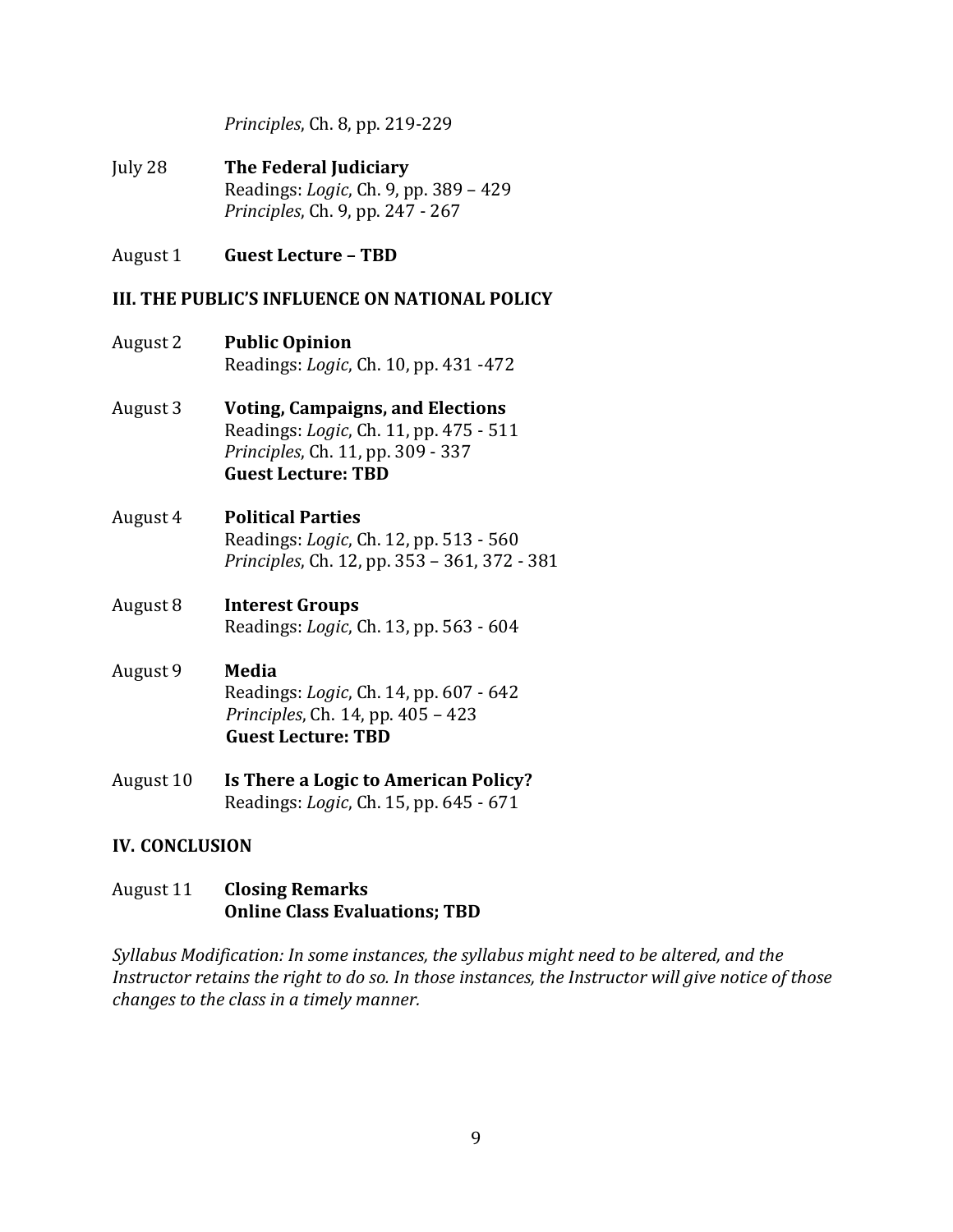## **Assignments**

| <b>DATE TRD</b>    | <b>Final Essay Due</b>                    |
|--------------------|-------------------------------------------|
| Thursday, August 4 | <b>Second Essay Due;</b>                  |
| Thursday, July 28  | <b>Second Essay Assignment Handed Out</b> |
| Thursday, July 21  | <b>First Essay Due</b>                    |
| Thursday, July 14  | <b>First Essay Assignment Handed Out</b>  |

Syllabus Modification: In some instances, the syllabus might need to be altered, and I retain *the right to do so. In those instances, I will give notice of those changes to the class in a timely manner.*